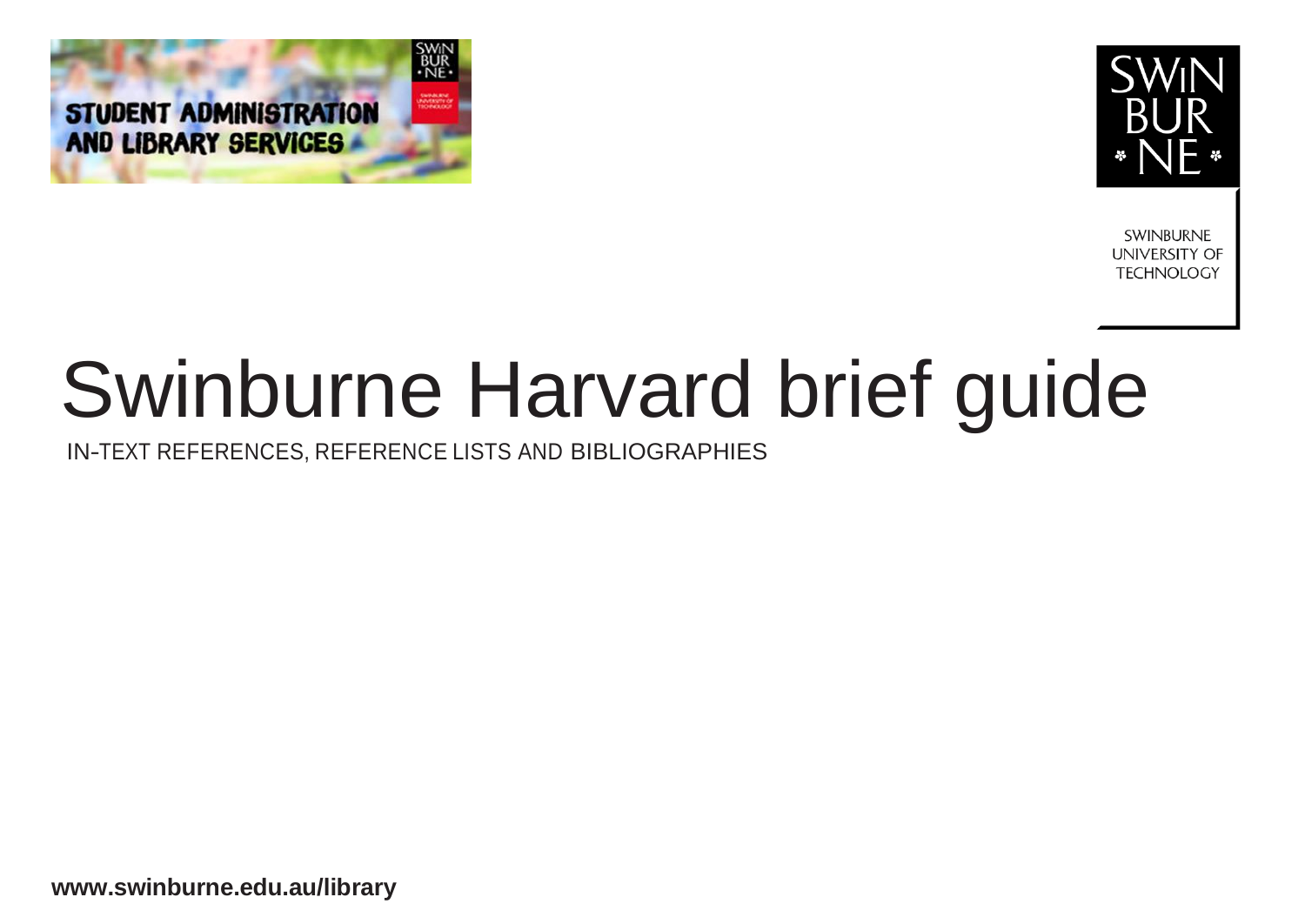# **1. The purpose of Harvard style**

Harvard style is an academic referencing/citation system that allows you to use and then acknowledge other people's information and ideas in your own work. Using Harvard style ensures that people who read your work can locate and read the same sources you found helpful; using it also reduces the risk of being accused of plagiarism (intellectual theft; stealing someone else's ideas and information).

Using Harvard style means acknowledging the author of an information source and the date the source was published each time you use their information and ideas by inserting the author's family name/surname and year of publication in the body of your work. These author and date details, together with all other identifying details (known as bibliographic details), such as the title of an information source and where it was published, are also listed at the end of your work. If you use more than one information source, arrange the sources in a list at the end of your work alphabetically by author surname.

The golden rule is to always be consistent when using Harvard style. All information sources of the same type should be treated the same way in the same piece of work.

**Students are advised to check with their unit convenor, school, department or faculty about which citation style is required, as not everyone in the University uses this style.**

### **2. Acknowledging sources in the body of your work; to paraphrase and to quote**

The two most important details to acknowledge whenever you use someone's information are: a) the name(s) of the author, authors or organization who published it, and b) the year they published it. You must insert them each and every time you use their information in your own work, even if this means you insert the exact same details multiple times in the same paragraph! The details are usually placed at the end of the sentence and are called 'in-text references', as you are placing them in the text (the body) of your work.

The two main ways of using an information source are 1) to paraphrase it, or 2) to quote it. To paraphrase is to read someone's information and then write it using your own words and phrasing. To quote is to copy exactly what someone has written and paste it into your work. You should only quote when you feel that the author's words are perfect and that trying to paraphrase them would weaken their message and power. Whenever you paraphrase or quote, always include the page number or page numbers in the in-text reference, placed after the year it was published. When you quote a sentence, enclose the text in double quotation marks: " ". If you quote more than one sentence, do not use double quotation marks – instead, place the quoted material on a new line, indent the quote and finish with the in-text reference. New text after that quote should commence on a new line, and not be indented.

For example, consider this sentence from a book: *Volunteer programmes are successful when volunteers are working in positions they look forward to undertaking and want to fill.*

If you copy it from the book and insert it into your work (quote it), the in-text reference should look like this:

"Volunteer programmes are successful when volunteers are working in positions they look forward to undertaking and want to fill" (McCurley, Lynch & Jackson 2012, p. 78).



If you paraphrase it by rewriting the information using your own words and phrasing, the sentence and the in-text reference could look like this:

If the volunteers are employed in roles that they want to do, then the volunteer programmes will perform well (McCurley, Lynch & Jackson 2012, p. 78) $\blacksquare$ 



If the author of the work is very well known in their subject field, you may want to include their name as part of your writing. If you do so, you must still include the year of publication and the page number. For example:

Dawkins (2012, p. 226) states that the universe cannot do good or bad things to humans because it is not a sentient force.

If a source has more than three authors, list only the first author, then place 'et al.', then year, then page number. For example:

Skin wound healing was accelerated by S. pseudoquina juice (Sarandy et al. 2017, p. 8).

If a source does not have a page number (some sources, such as HTML webpages and YouTube videos, do not), simply insert the author's name and year of publication.

You can still provide an in-text reference even if an information source doesn't have an author (check carefully first, though). Author detail is replaced by the title of the information source and the title is italicized. Year of publication and page number remain unchanged. For example:

No deformation occurs even with 180 degree flexes; sections will snap only if they have been previously impacted by sideways forces (*Carbon fibre tenkara rod construction* 2018, p. 2).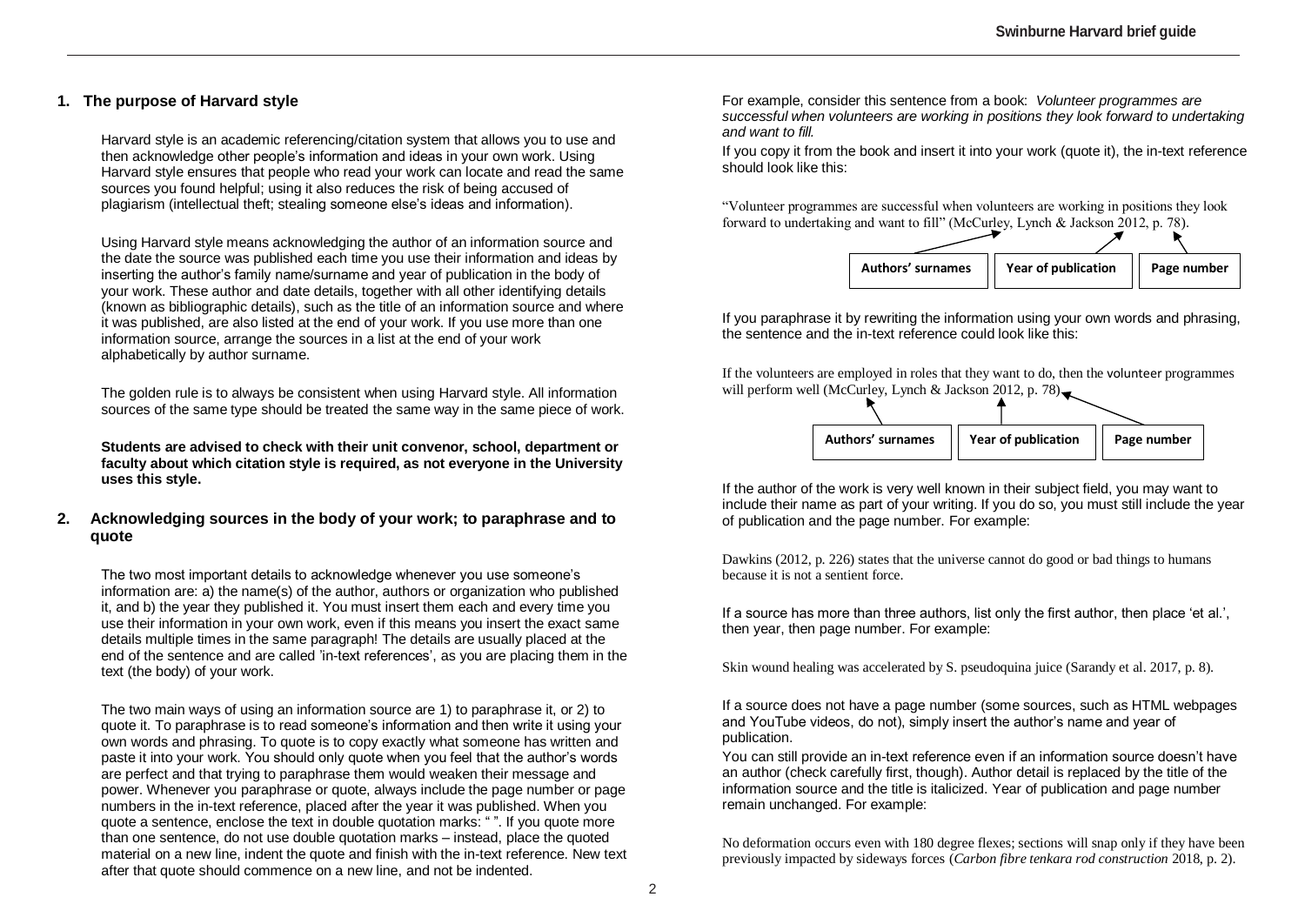# **3. Your Reference List or Bibliography**

Each time you find a useful information source, keep a record of all its bibliographic details. As well as author and year, other bibliographic details might include: the name of the company who published the source; the state, city or suburb it was published in; what edition number the source is (if not the first); the web address/URL for the source (if you found it on the web); the date that you first found it (if you found it on the web); and other details depending on the type of source. These details all help someone locate and read the same information source you used. These bibliographic details, when arranged in the correct order, are called an entry. Entries are arranged in a single alphabetical list, alphabetically by author surname/family name. This list is either a Reference List or a Bibliography, and it is placed at the end of your work.

A Reference List is a list of all the information sources you refer to in your work. A Bibliography is a list of all the information sources you refer to in your work, as well as other sources you consulted that were helpful, but did not end up referring to in your work. A Bibliography is therefore longer than a Reference List. Ask your unit convenor which one they require if they or the unit outline does not specify.

# **4. Books: bibliographic details required**

For books printed on paper, the details you must include in the entry are as follows and must be presented in this order:

- 1. Author(s) either a person(s) or an organization. Names are presented surname first, initial(s) next.
- 2. Year of publication.
- 3. Title plus the subtitle, if there is one. Place a colon between the title and subtitle. *Both are italicized*. Only the first letter of the first word and proper nouns of book titles should be capitalized.
- 4. Title of series and volume number, if applicable.
- 5. Edition number only if this is not the first edition. Use the abbreviation 'edn'.
- 6. Publisher.
- 7. Place of publication state or city or suburb. Add extra information if there is more than one place with the same name eg. Melbourne, Victoria versus Melbourne, Florida.

# For example:



# **5. Articles from newspapers, magazines and journals (except those freely available on official newspaper, magazine or journal web sites): bibliographic details required**

You can obtain newspaper, magazine and journal articles via Swinburne Library databases. The details required for those, and for articles found in print sources (eg. a magazine purchased in a shop), are as follows and must be presented in this order:

- 1. Author(s) if given. Names are presented surname first, initial(s) next.
- 2. Year of publication.
- 3. Title of article enclose in single quotation marks. Only the first letter of the first word and proper nouns of article titles should be capitalized.
- 4. Title of newspaper/magazine/journal. *Title should be italicized*. The first letter of the first word and the first letter of each major word should be capitalized.
- 5. Volume and/or issue number. Use the abbreviation/s 'vol.' and/or 'no.'.
- 6. Day and month, or season if volume and/or issue number are not provided, or if needed to precisely identify an article.
- 7. Page number(s) that the article is printed on, if they are included. Note: this is not an estimate of how many printed pages would result from printing the article, but the page numbers given in the database or on the publication itself.



# **6. Information from the web: recommendation**

Information sources found on the web can sometimes be the most difficult information sources to acknowledge and create entries for. Please carefully examine the guidelines and examples on the Harvard style complete guide webpage and the More examples PDF at **http://www.swinburne.edu.au/library/referencing/** – you may find an example there that matches what you are trying to acknowledge. If you cannot, you can build an entry by combining the guidelines for books with the guidelines for other sources; the result will be a hybrid entry. For more information about hybrid entries and an example of one, see Section 8.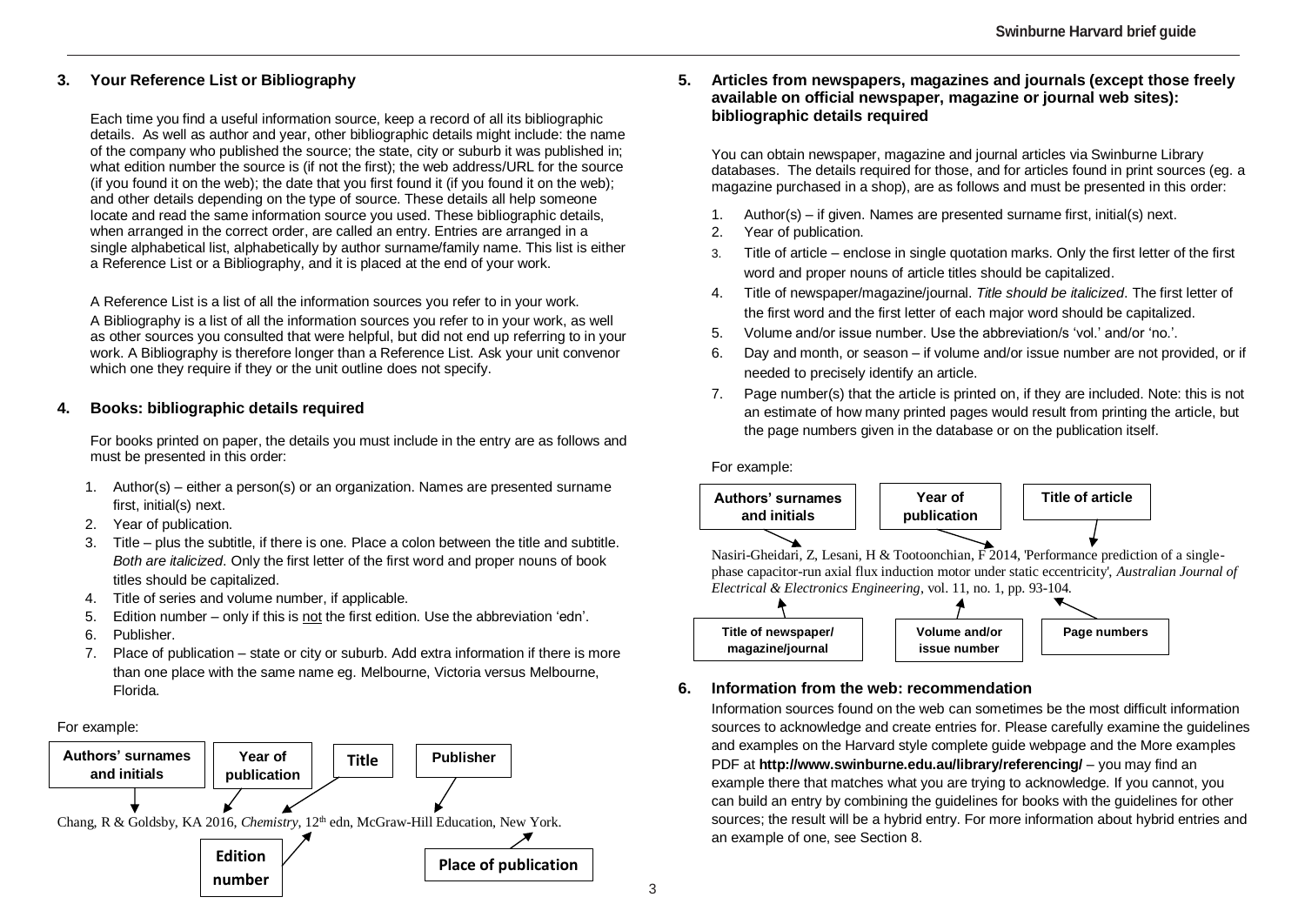# **7. Information from the web: bibliographic details required**

Include as many of the following details as possible and arrange them in this order:

- 1. Author(s) or organization responsible for the webpage if given. If there is no clearly identifiable author, do not use the name of the Copyright owner or website host/website sponsor, as they may not be the same person or organization that authored the work. If no author can be identified or determined at all, then use the title, and the title should be italicized – see the Harvard style complete guide webpage for more in that instance.
- 2. Year the information was published or year of the most recent update. Use the Copyright date of a webpage if there is no date of publication. If a range of Copyright dates is given (e.g.  $\odot$  2015 – 2018), use the latest date indicated.
- 3. Title of the webpage/document plus the subtitle, if there is one. Place a colon between the title and subtitle. *Both are italicized*. Only the first letter of the first word and proper nouns should be capitalized. The title is usually shown at or near the top of the page.
- 4. Name of the organization hosting the webpage on their website or the name of the sponsor of the webpage. With organizations like government bodies or large companies, this is sometimes the same as the author organization.
- 5. Date that you first viewed the webpage, in this order: day, month, year. Precede the date with the word 'viewed'.
- 6. URL. The URL (webpage address) should be enclosed in angle brackets: < >. The URLs should not be active/live links; please deactivate URLs before enclosing them.

Example of an entry for a webpage for an organization:

| Author's | Year the webpage was | Title | Name of the host | Date the webpage |
|----------|----------------------|-------|------------------|------------------|
| name     | published/updated    |       | of the webpage   | was first viewed |
|          |                      |       |                  |                  |

Trade Victoria 2017, *Find an export market*, State Government of Victoria, viewed 8 June 2017, <http://trade.vic.gov.au/for-victorians/find-an-export-market>.

### **URL**

# **8. Hybrid entries**

If you need to blend guidelines to create a hybrid entry for an unusual information source, remember the golden rule: always be consistent in the application of Harvard style throughout your work.

Here is an example of how to create a hybrid entry, in this instance an entry for an Annual Report found on a company website -

The details required by the guidelines for Annual Reports (Name of organization, Year of publication, Short descriptive title (italicized), and Year(s) covered) are collected, and then some of the quidelines for web sources (Name of the organization hosting the webpage, Date that you first viewed the webpage, and URL) are collected. The two sets are then blended together to create the following hybrid entry:



# **9. More examples, more guidelines and getting help with Harvard style**

The Swinburne Library Referencing webpage includes:

- a PDF version of this brief quide;
- the complete quide to Swinburne Harvard style, with more examples and also guidelines for other information resource types;
- a PDF with more complicated examples and an example of a Reference List; and
- a referencing tool with more examples, plus examples for APA and AGLC3 styles.

Please type in this URL to your browser to access them:

# **http://www.swinburne.edu.au/library/referencing/**

Need help with Harvard style? Visit us at a campus library, or contact us:

- Email: library@swin.edu.au
- Telephone: (03) 9214 8330 (International: +61 3 9214 8330)

Author: Nick Pavlovski Version: 23 May 2019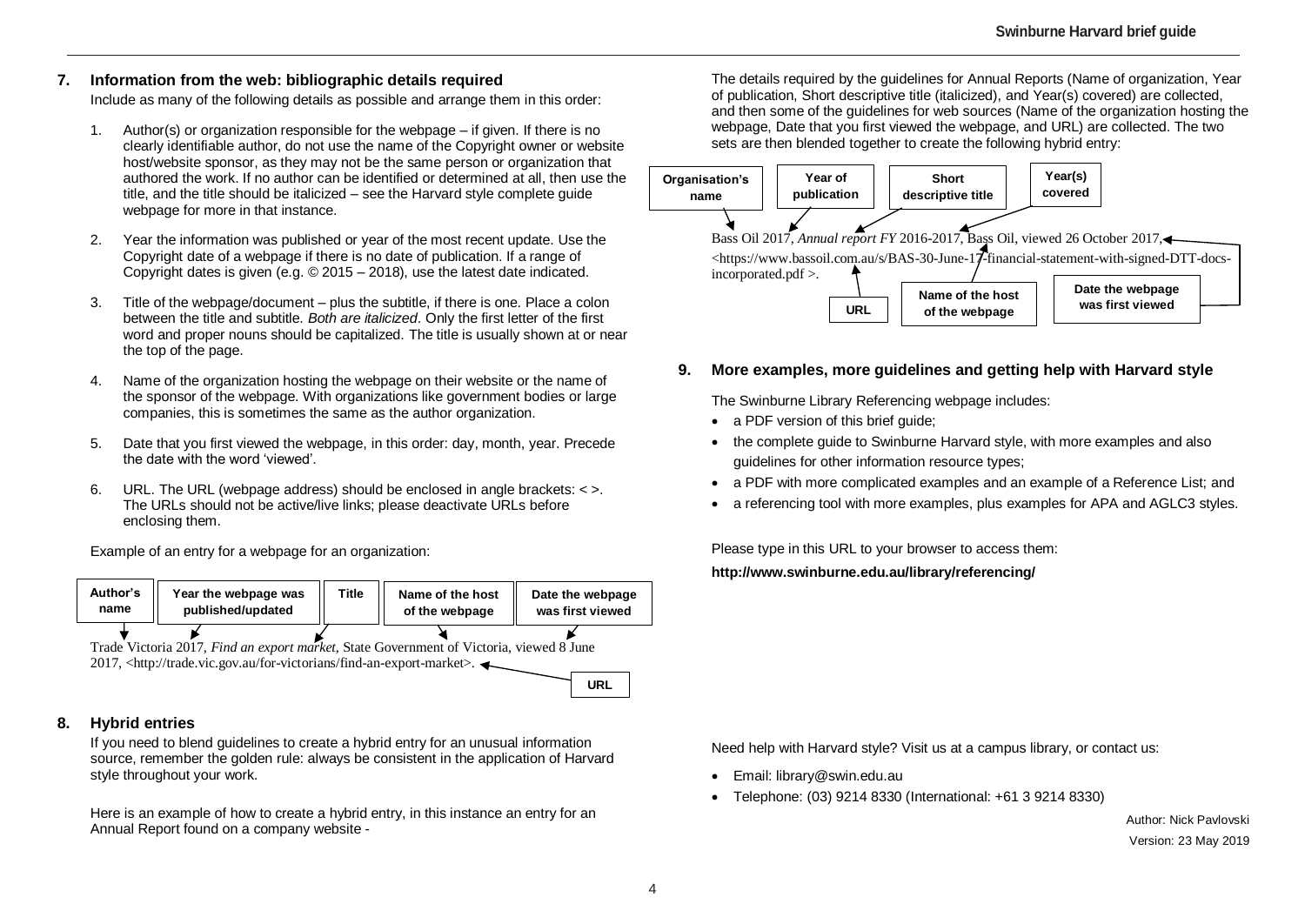| <b>Information source</b>                                                                                                                                                                                                                                           | In-text (paraphrasing)                                                                                                                                                                                                                                                   | In-text (quoting)                                                                                                                                                                                                                                                                              | Reference List or Bibliography entry                                                                                                                                                                                                                                                     |
|---------------------------------------------------------------------------------------------------------------------------------------------------------------------------------------------------------------------------------------------------------------------|--------------------------------------------------------------------------------------------------------------------------------------------------------------------------------------------------------------------------------------------------------------------------|------------------------------------------------------------------------------------------------------------------------------------------------------------------------------------------------------------------------------------------------------------------------------------------------|------------------------------------------------------------------------------------------------------------------------------------------------------------------------------------------------------------------------------------------------------------------------------------------|
| Book with one author                                                                                                                                                                                                                                                | The universe cannot do good or bad things to<br>humans because it is not a sentient force<br>(Dawkins 2012, p. 226).                                                                                                                                                     | "The universe has no mind, no feelings and no<br>personality, so it doesn't do things in order to hurt<br>or please you" (Dawkins 2012, p. 226), which<br>leaves us having to examine other reasons for<br>why events happen.                                                                  | Dawkins, R 2012, The magic of reality, Black Swan,<br>London.                                                                                                                                                                                                                            |
| Book with two authors.<br>Note: book that is not the<br>first edition                                                                                                                                                                                               | Inclusivity should be a part of an interior design<br>project from the outset, rather than later applied,<br>as the outcomes will be best for everyone<br>(Dodsworth & Anderson 2015, p. 114).                                                                           | "Good inclusive design will make the planning<br>solutions that are developed better for everyone,<br>and it will always make sense to build inclusive<br>solutions into a design from the very beginning of<br>a project rather than retrospectively" (Dodsworth &<br>Anderson 2015, p. 114). | Dodsworth, S & Anderson, S 2015, The<br>fundamentals of interior design, 2 <sup>nd</sup> edn,<br>Bloomsbury, London.                                                                                                                                                                     |
| Book with three authors                                                                                                                                                                                                                                             | If the volunteers are employed in roles that they<br>want to do, then the volunteer programmes will<br>perform well (McCurley, Lynch & Jackson 2012, p.<br>78).                                                                                                          | "Volunteer programmes are successful when<br>volunteers are working in positions they look<br>forward to undertaking and want to fill" (McCurley,<br>Lynch & Jackson 2012, p. 78).                                                                                                             | McCurley, S, Lynch, R & Jackson, R 2012, The<br>complete volunteer management handbook, 3rd<br>edn, Directory of Social Change, London.                                                                                                                                                  |
| Book with more than<br>lthree authors.<br>Note: Book is part of a<br>series and the series is<br>unnumbered                                                                                                                                                         | One way to visualise this is to see the citizens<br>wanting wider and freer access to information on<br>one side, whilst the state wants to control it (for<br>both its own benefit and also for those of other<br>citizens) on the other (Baldino et al. 2011, p. 137). | Baldino et al. (2011, p. 137) see two agencies<br>struggling: "The perpetual tension remains<br>between the rights of citizens to advance their<br>interests and the interests of the state to protect<br>itself (and the citizens it is ideally designed to<br>serve)".                       | Baldino, D, Lundberg, D, Pietch, J & Rees, J 2011,<br>Contemporary challenges to Australian security,<br>Assessing the evidence, Palgrave Macmillan, South<br>Yarra.                                                                                                                     |
| Chapter in an edited<br>book with four editors<br>and the chapter authors<br>lare identifiable. Editor<br>Inames are listed initials<br>Ifirst. surname last. A<br>single editor is given the<br>suffix (ed.), two or more<br>editors are given the<br>suffix (eds) | Embedding oneself by working with and for such<br>people provided the perspectives that were absent<br>or unable to previously be appreciated (Morrison<br>2016, p. 293).                                                                                                | "My work provided a window into oppression that<br>as a privileged person I had not previously had<br>access to" (Morrison 2016, p. 293).                                                                                                                                                      | Morrison, J 2016, 'Taking it to the streets: critical<br>social work's relationship with activism', in B Pease,<br>S Goldingay, N Hosken & S Nipperess (eds), Doing<br>critical social work: transformative practices for<br>social justice, Allen & Unwin, Crows Nest, pp. 286-<br>297. |
| <b>Book in English</b><br>language that has been<br>translated from Russian<br>language and edited by<br>the translators too                                                                                                                                        | Vygotsky (1962, p. 260) clearly differentiated the<br>meanings of words as influenced by their context<br>or lack thereof and the power such differentiation<br>gave; this also can be applied to the current<br>naming conventions and descriptive text or blurbs.      | "A word in a context means both more and less<br>than the same word in isolation: more because it<br>acquires new context; less, because it's meaning<br>is limited and narrowed by the context" (Vygotsky<br>1962, p. 260).                                                                   | Vygotsky, LS 1962, Thought and language, trans. E<br>Hanfmann & G Vakar, E Hanfmann & G Vakar<br>(eds), MIT Press, Cambridge, MA.                                                                                                                                                        |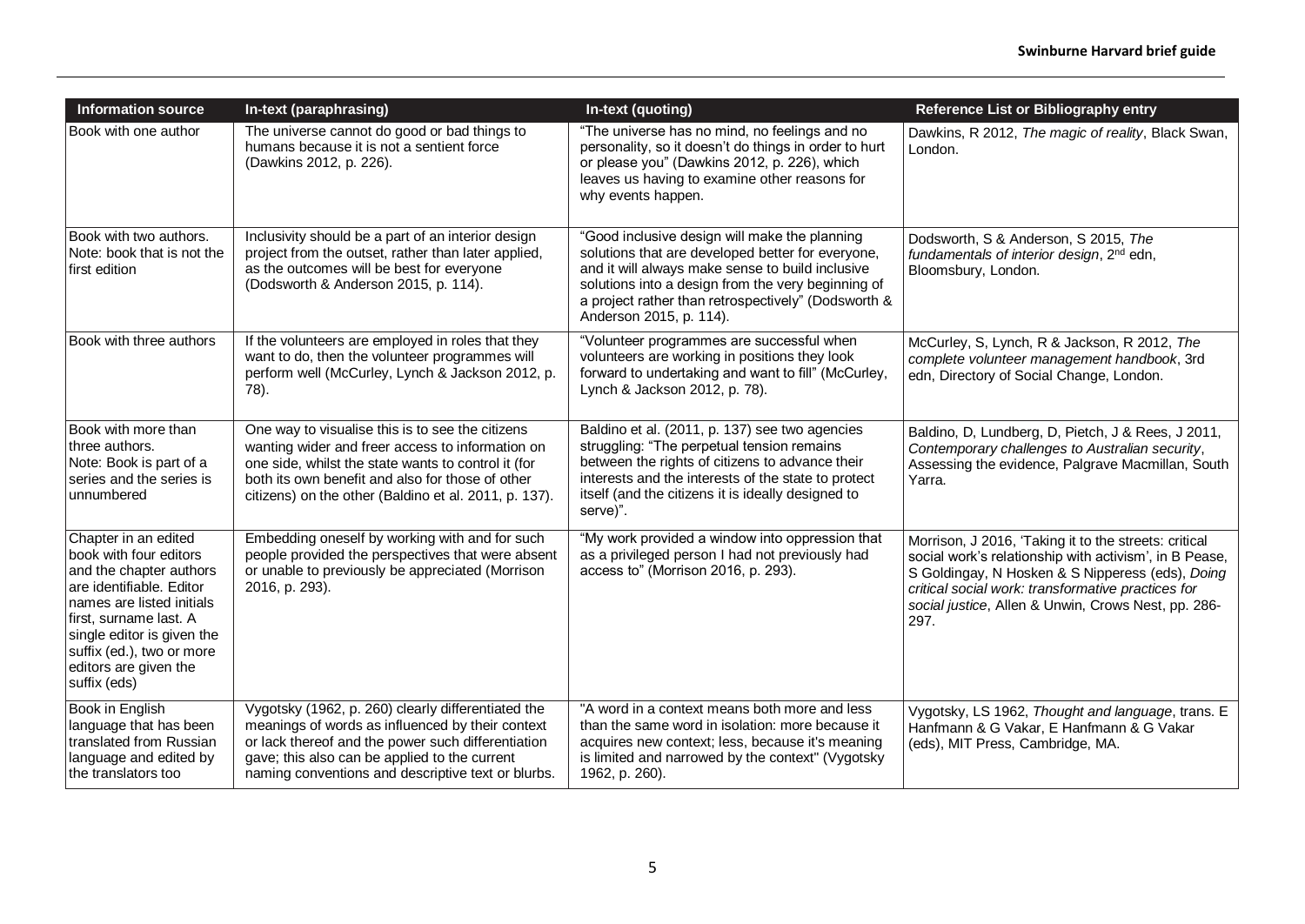| <b>Information source</b>                                                                                                                                                                                                  | In-text (paraphrasing)                                                                                                                                                                                                                                                                                         | In-text (quoting)                                                                                                                                                                                                                                                                                                                                     | Reference List or Bibliography entry                                                                                                                                                                                                                                |
|----------------------------------------------------------------------------------------------------------------------------------------------------------------------------------------------------------------------------|----------------------------------------------------------------------------------------------------------------------------------------------------------------------------------------------------------------------------------------------------------------------------------------------------------------|-------------------------------------------------------------------------------------------------------------------------------------------------------------------------------------------------------------------------------------------------------------------------------------------------------------------------------------------------------|---------------------------------------------------------------------------------------------------------------------------------------------------------------------------------------------------------------------------------------------------------------------|
| Ebooks - with page<br>numbers (or numbered<br>sections)                                                                                                                                                                    | Appleby, Reilly and Grenfell (2014, p. 282) state<br>that it is essential that the High Court must remain<br>completely free from interference by any factor in<br>order for it to unbiasedly administer the national<br>laws and hear cases.                                                                  | Appleby, Reilly and Grenfell (2014, p. 282) express<br>it this way: "The High Court's capacity to remain<br>independent of the political arms of government<br>and to judicially review legislative and executive<br>action is essential to ensuring the maintenance of<br>the Constitution" (p. 282).                                                | Appleby, G, Reilly, A & Grenfell, L 2014, Australian<br>public law, 2nd edn, Oxford University Press,<br>Ebook Central (Proquest).                                                                                                                                  |
| Ebooks - no page<br>numbers; chapter and<br>section details only<br>(chapter is here<br>abbreviated as 'ch.') and<br>sections are titled but<br>unnumbered. Both must<br>be used in-text to ensure<br>accuracy of citation | Advertising should not be so quickly demonized<br>when there are other media sources that can be<br>just as influencing on the public (Cluley 2017, ch.<br>10: The Distorted Mirror: Advertising and Ethics,<br>s. Sticking up for advertising).                                                               | "That would be like saying that the news has<br>unintended social effects because it reports bad<br>news" (Cluley 2017, ch. 10: The Distorted Mirror:<br>Advertising and Ethics, s. Sticking up for<br>advertising).                                                                                                                                  | Cluley, R 2017, Essentials of advertising, Kogan<br>Page, Books 24x7.                                                                                                                                                                                               |
| One author referring to a<br>work by two authors.<br>Note: this is a conference<br>paper published in ebook<br>format                                                                                                      | Another perspective is that of Vargo and Lusch<br>(cited in Graham 2011, p. 145), who propose that<br>it is the purchaser that gives a purchased item its<br>value.                                                                                                                                            | Monetary value is not the true value of a purchased<br>item - Vargo and Lusch (cited in Graham 2011, p.<br>145) "introduced the idea that value can only be<br>created and acknowledged by the consumer in the<br>act of consumption".                                                                                                                | Graham, G 2011, 'Interaction space', Workshop<br>proceedings of the 7th international conference on<br>intelligent environments, IOS Press, EBSCOhost<br>eBook Collection, pp. 145-154.                                                                             |
| Newspaper, magazine<br>and journal articles with<br>an author.<br>Note: Not found on official<br>newspaper / magazine /<br>journal websites                                                                                | Cloud computing is a solution to overloading of<br>nodes and network processing being impaired<br>(Wang et al. 2017, p. 79).                                                                                                                                                                                   | There is a limitation that our group will address in<br>the following way: "To avoid the potential<br>congestion of critical nodes carrying a high<br>throughput and having a limited processing<br>capability in the network, cloud computing is<br>proposed as a remedy" (Wang et al. 2017, p. 79).                                                 | Wang, J, Jiang, C, Han, Z, Ren, Y, Maunder, RG &<br>Hanzo, L 2017, 'Taking drones to the next level:<br>cooperative distributed unmanned-aerial-vehicular<br>networks for small and mini drones', IEEE Vehicular<br>Technology Magazine, vol. 12, no. 3, pp. 73-82. |
| Newspaper, magazine<br>and journal articles<br>without an author.<br>Note: Not found on official<br>newspaper / magazine /<br>journal websites                                                                             | Encouraging people to accept higher density<br>living is difficult if they are not educated about<br>higher density living's benefits first; and if there is<br>the right infrastructure and services, higher<br>density living can satisfy residents' needs<br>(Residents to vote with their feet 2017, p. 9) | "People were often frightened of change involving<br>higher density living because they weren't certain<br>what it meant, but done well, it could cater to<br>people's needs" (Residents to vote with their feet<br>2017, p. 9); this newspaper article statement<br>demonstrates that the perception certainly does<br>exist in many people's minds. | 'Residents to vote with their feet' 2017, Herald Sun,<br>30 October, p. 9.                                                                                                                                                                                          |
| Industry and market<br>reports from Library<br>databases                                                                                                                                                                   | Two external factors will strongly influence the<br>industry over the next five years: the value of the<br>Australian dollar; and fluctuating world prices<br>(Allday 2017, p. 5).                                                                                                                             | The situation in Australia will not be insulated at all -<br>"Changes in world gold prices and the value of the<br>Australian dollar will continue to heavily influence<br>the industry over the five years through 2022-23"<br>(Allday 2017, p. 5).                                                                                                  | Allday, A 2017, Gold ore mining in Australia,<br>IBISWorld, B0804.                                                                                                                                                                                                  |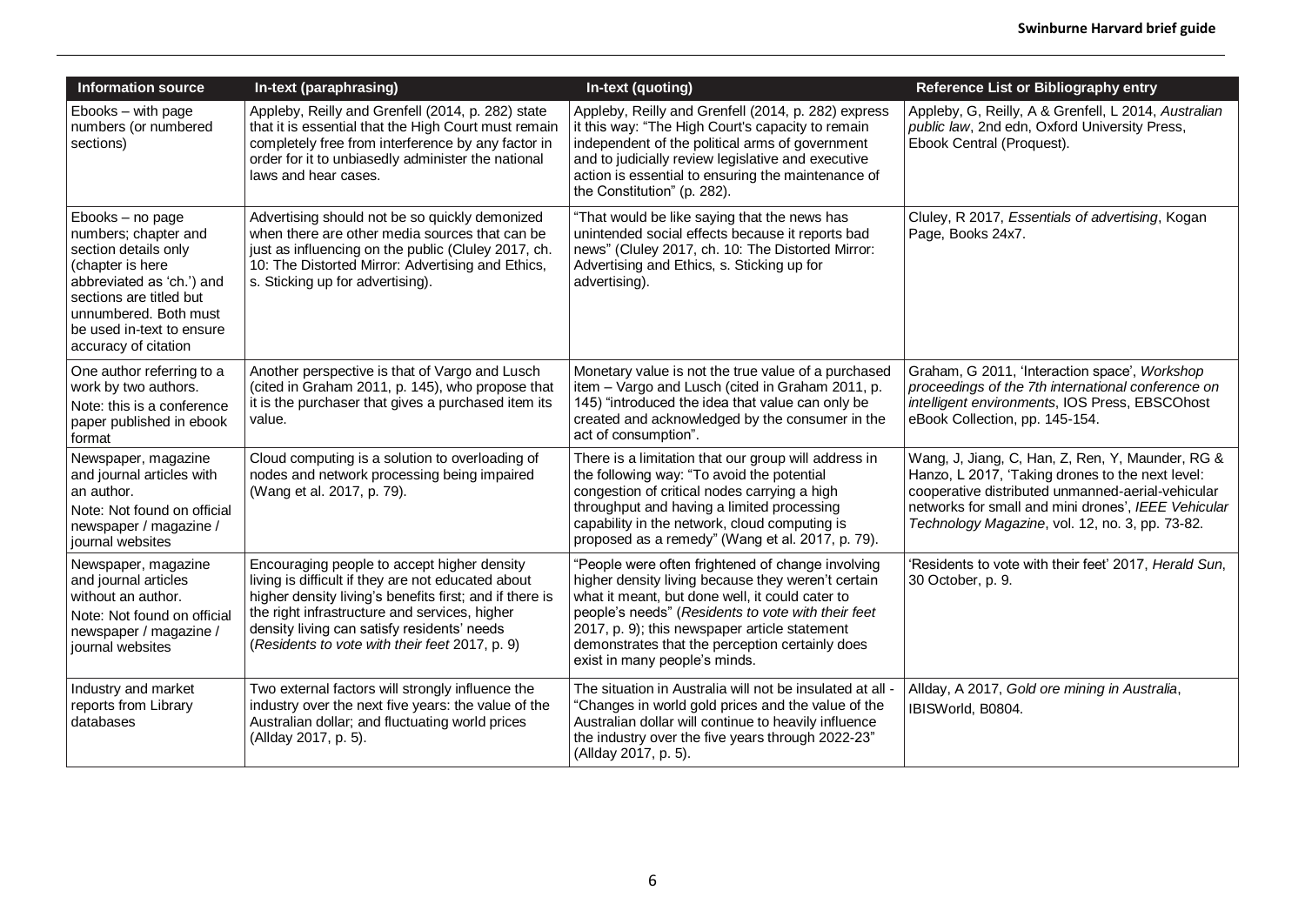| Information source                                                                                                                            | In-text (paraphrasing)                                                                                                                                                                                           | In-text (quoting)                                                                                                                                                                                                                                                                                                                                                        | Reference List or Bibliography entry                                                                                                                                                                                                                                                                                                                         |
|-----------------------------------------------------------------------------------------------------------------------------------------------|------------------------------------------------------------------------------------------------------------------------------------------------------------------------------------------------------------------|--------------------------------------------------------------------------------------------------------------------------------------------------------------------------------------------------------------------------------------------------------------------------------------------------------------------------------------------------------------------------|--------------------------------------------------------------------------------------------------------------------------------------------------------------------------------------------------------------------------------------------------------------------------------------------------------------------------------------------------------------|
| Streamed TV program<br>accessed through the<br>EDU TV database                                                                                | At first Ned's children assisted him, and now his<br>grandchildren do; he's proud that they have<br>adopted his profession (My father is a fruit vendor<br>2017).                                                | Contrary to expectations, his offspring happily work<br>with him: "Oh, they love itmy children (were) right<br>there with meeven today, my grandchildren help<br>meit's carried on, that lifestyle" (My father is a fruit<br>vendor 2017).                                                                                                                               | My father is a fruit vendor 2017 [television program],<br>Our stories, NITV, 24 October.                                                                                                                                                                                                                                                                     |
| Lynda database video<br>via Library subscription                                                                                              | A manager will have invested many hours and<br>much energy on a project and if a decision has<br>been made to stop it, the manager and the staff will<br>be very emotionally impacted (Figliuolo 2017).          | "It's hard to walk away when you've invested<br>significant time and effort" (Figliuolo 2017), so<br>counselling or other confidential services should be<br>made available to all employees as part of making<br>that decision.                                                                                                                                         | Figliuolo, M 2017, Creating a culture of strategy<br>execution, Lynda.com.                                                                                                                                                                                                                                                                                   |
| <b>Australian Standards</b><br>Online                                                                                                         | It is permissible to simply identify multivalve model<br>by affixing an adhesive label to the gas bottle<br>(Standards Australia 2009, p. 23).                                                                   | The rule from Standards Australia (2009, p. 23) is:<br>"An adhesive label is an acceptable means of<br>identifying the model of multivalve".                                                                                                                                                                                                                             | Standards Australia 2009, LP Gas fuel vessels for<br>automotive use, (AS/NZS 3509:2009), SAI Global<br>Limited.                                                                                                                                                                                                                                              |
| Learning materials via<br>Canvas.<br>Note: This example is of<br>the PowerPoint slides<br>from a weekly lecture                               | Fleeting planning is a process of aircraft acquisition<br>and management over a fixed period of time and to<br>meet changing customer demands carried out by a<br>company in the most profitable way (Gao 2017). | "Fleeting planning is the process by which an airline<br>acquires and manages appropriate aircraft capacity<br>in order to serve anticipated markets over a variety<br>of defined periods of time with a view to maximising<br>corporate wealth" (Gao 2017).                                                                                                             | Gao, Y 2017, 'Lecture 3. Aircraft evaluation and<br>selection', AVA10005 Aviation regulation &<br>operation, Learning materials via Canvas,<br>Swinburne University of Technology, 15 August,<br>viewed 30 August 2017.                                                                                                                                      |
| DVD - feature film                                                                                                                            | In this instance, a blank scroll is used as a<br>metaphor for non-existent knowledge (Kung Fu<br>panda 2008).                                                                                                    | The passing down from generation to generation<br>of a chef's skills is humorously summed up by this<br>statement from Po's adopted father: "We are noodle<br>folk - broth runs through our veins!" (Kung fu panda<br>2008).                                                                                                                                             | Kung fu panda 2008 [DVD], Dreamworks<br>Animation, USA. Distributed in Australia by<br>Paramount Home Entertainment.                                                                                                                                                                                                                                         |
| Webpage with an author                                                                                                                        | Environmental factors include loss of suitable<br>habitat, competition with exotic species of animals,<br>and lastly, climate change (Rowley 2017).                                                              | Rowley (2017) asserts that "habitat loss and<br>modification, introduced species and climate<br>change have also played a part (and continue to do<br>so)".                                                                                                                                                                                                              | Rowley, J 2017, Home, Jodi Rowley, viewed 30<br>October 2017, <http: jodirowley.com="">.</http:>                                                                                                                                                                                                                                                             |
| Webpage without an<br>author. Note: no exact<br>year or even an<br>approximate year can be<br>identified, so a possible<br>year has been used | In what could be considered an extremely bold<br>move, Being did not even make prototypes of the<br>747 but used actual production planes in test flights<br>(Commercial jet aviation 2010?).                    | In what could be considered an extremely bold<br>move for its 747, "Boeingdid not bother with a<br>prototype but used its first production models for<br>test flights" (Commercial jet aviation 2010?).                                                                                                                                                                  | Commercial jet aviation 2010?, Century of flight,<br>viewed 24 October 2016, <http: www.century-of-<br="">flight.net/Aviation%20history/jet%20age/commercial<br/>%20aviation2.htm&gt;.</http:>                                                                                                                                                               |
| Conference paper<br>available on the<br>conference's publically<br>accessible website                                                         | Under analysis, evidence of a poorly-coded<br>program can be total failure when a field is filled, or<br>an error statement when a field is filled (Gerrard &<br>Dwyer 2017, p. 3).                              | Programmer discretion must be balanced with<br>stakeholder terminology and requirements, because<br>when testing the alpha version, "Evidence of a<br>violation can be as complete as a trace of program<br>execution leading to a potential failure or as partial<br>as designating a single statement at which the<br>failure may occur" (Gerrard & Dwyer 2017, p. 3). | Gerrard, MJ & Dwyer, MB 2017, 'Comprehensive<br>failure characterization', 32nd IEEE/ACM<br>international conference on Automated Software<br>Engineering (ASE 2017), October 30 - November 3,<br>2017, Urbana-Champaign, Illinois, USA, pp. 1-12,<br>ASE 2017, viewed 31 October 2017, <http: acf-<br="">framework.gitlab.io/artifacts/cfc.pdf&gt;.</http:> |